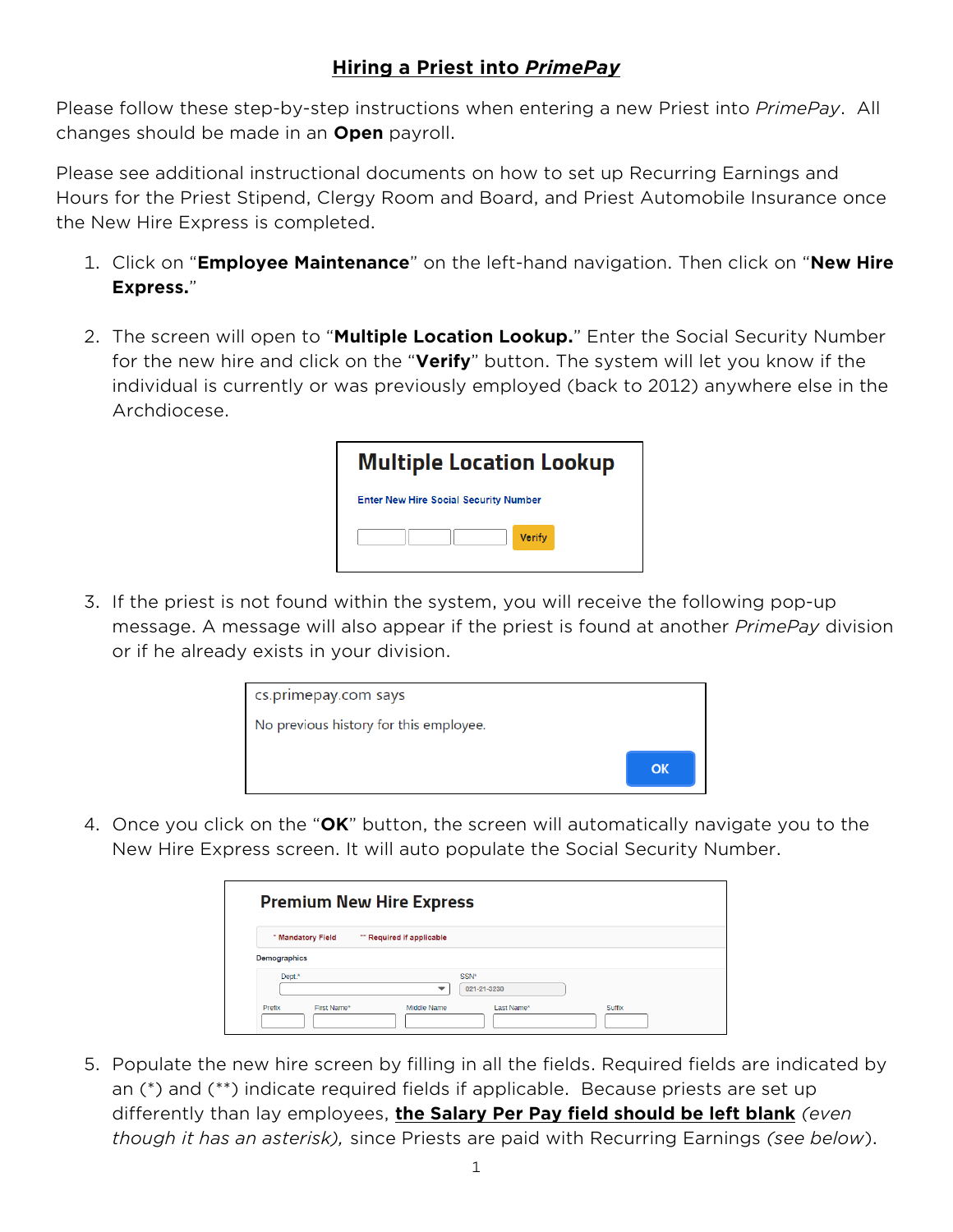Many fields will automatically populate once you choose the correct Canonical Role, including Taxable Status, Accrual Code, FLSA Code, Retirement Plan, WC Code by State and Gender.

For information on how to complete the other fields, please review the Incardinated and Non-Incardinated Priest tabs in the spreadsheet titled, "**Information to Populate Required fields in PrimePay: Priests, Religious, Deacons and Seminarians**" at

[http://www.catholicbenefits.org/admins/admins.htm.](http://www.catholicbenefits.org/admins/admins.htm)

| Canonical Role*                                   |               | Employee Job Title* |             |   | Location*        |                  |
|---------------------------------------------------|---------------|---------------------|-------------|---|------------------|------------------|
| INPRIEST - INCARDINATED-RCAB PRI                  |               |                     |             | ▼ |                  |                  |
|                                                   |               |                     |             |   |                  |                  |
|                                                   |               |                     |             |   |                  |                  |
|                                                   |               |                     |             |   |                  |                  |
| <b>Eligibility Information</b><br>Benefit Status* | Accrual Code* |                     | FLSA Code** |   | Retirement Plan* | Default GL Code* |

|            | <b>Payroll Setup Information</b> |                  |                                                     |  |  |  |  |  |
|------------|----------------------------------|------------------|-----------------------------------------------------|--|--|--|--|--|
| Pay Cycle* | Pay Type <sup>*</sup>            | Employee Status* | Taxable Status*<br>FICA/MHI Tax exempt <del>▼</del> |  |  |  |  |  |

6. Once you have completed fields on the New Hire Express, click **Save.**

## **Tax Setup**

Many priests have custom tax deductions set up to account for their payment of Social Security taxes. Please be sure to have the priest complete a W-4 and M-4 so that you have these amounts correct. Then enter the correct amounts into the New Hire Express or under **Tax Setup**.

| <b>Employee Tax Setup</b>                                                                                                                            |                          |                                                                                                   |                    |         |
|------------------------------------------------------------------------------------------------------------------------------------------------------|--------------------------|---------------------------------------------------------------------------------------------------|--------------------|---------|
| Old form W-4 or New form W-4<br>*New $\blacktriangledown$                                                                                            |                          |                                                                                                   |                    |         |
| Step 1(c) Tax Filing Status<br>Step 2(c) of the New Form W-4<br>Single<br>Step $4(a)$ Other Income Amt<br>Step 4(b) Deduction Amount<br>0.00<br>0.00 | 0.00                     | Step 3 Claim Dependents Total Dependent Amount (?)<br>Step 4(c) Override Extra Withholding ?<br>▼ | Pct<br>Amt<br>0.00 |         |
| <b>Tax Filing Status</b>                                                                                                                             |                          | Ex                                                                                                | Override           | Amt     |
| <b>State</b><br><b>MA</b><br>S-Single<br>$\overline{\phantom{a}}$                                                                                    | $\overline{\phantom{a}}$ |                                                                                                   | Regular plus amt   | \$20.00 |
| UC St<br><b>MA</b>                                                                                                                                   |                          |                                                                                                   |                    |         |